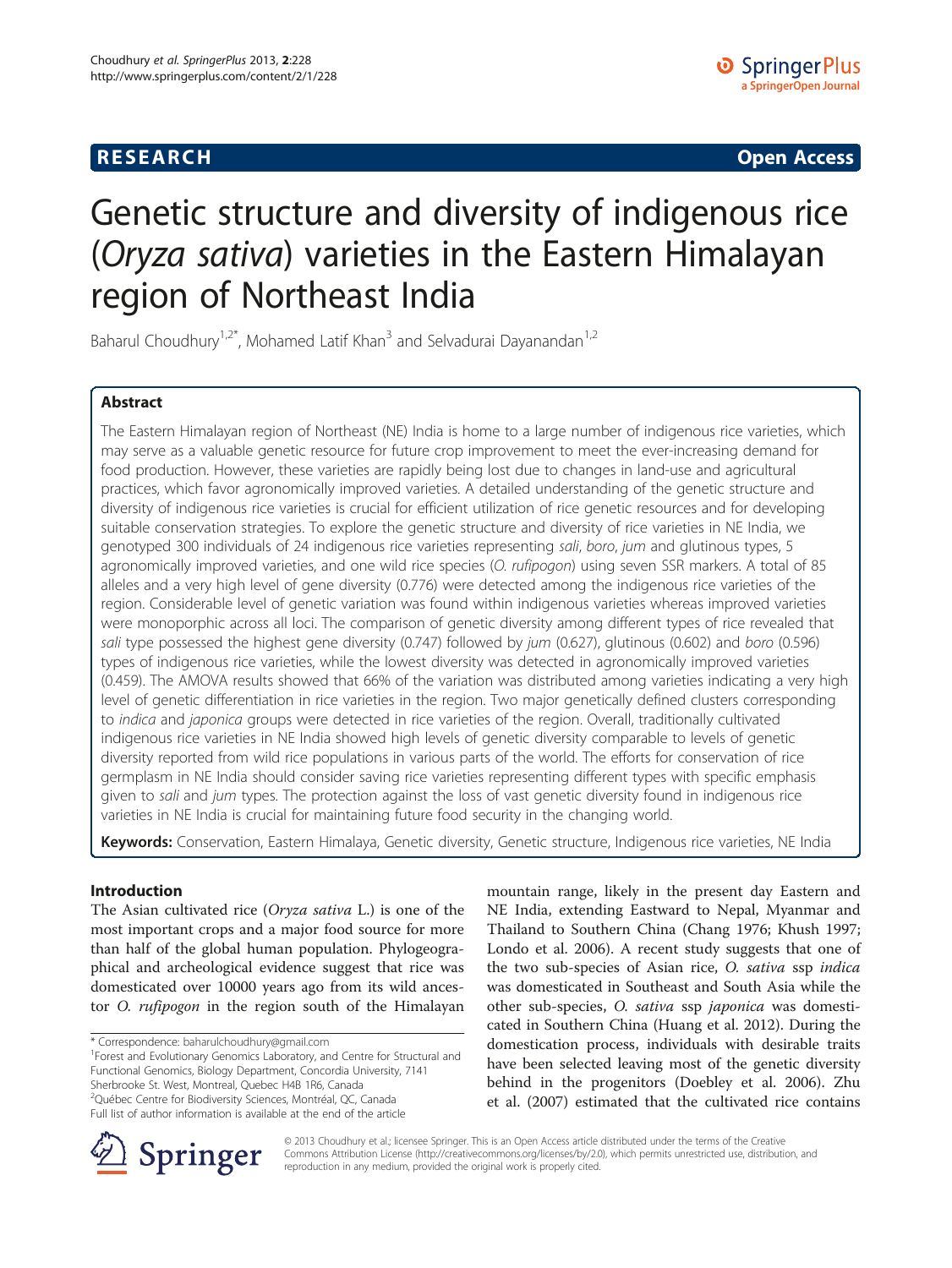<span id="page-1-0"></span>only about 25% of the genetic diversity found in its wild progenitors depicting severe genetic erosion during domestication. Furthermore, a considerable level of genetic diversity was lost during the agronomic improvement of commonly cultivated rice.

Studies have shown that indigenous crop varieties traditionally cultivated and maintained by farmers contain high level of genetic diversity and can serve as potential genetic resources for improving yield, resistance to pests and pathogens, and agronomic performance (Brush [1995;](#page-8-0) Hoisington et al. [1999](#page-9-0); Mandel et al. [2011](#page-9-0)). The Eastern Himalayan region of NE India, a geographical area of over  $255,000 \text{ km}^2$  consisting of Arunachal Pradesh, Assam, Manipur, Meghalaya, Mizoram, Nagaland and Tripura states (Figure 1), is home to a large number of indigenous rice varieties. These varieties are cultivated in diverse topographic and agroclimatic conditions, and normally classified into different types based on the season of cultivation, habitat conditions and the grain quality.

The *sali* type, which comprises majority of rice varieties of the region is cultivated in low-lying flood plains of NE India, mainly in the Brahmaputra and Barak Valley regions. The boro type is traditionally cultivated during the winter months (November through May) in low-lying areas where sufficient water is available during the cold and dry months of the year. Thus, boro type rice varieties may contain genotypes suitable for cold

adaptation. The dryland cultivated rice varieties, normally grown in slash and burn agriculture system, and locally known as *jum* type, show adaptations to a wide range of ecological conditions including low levels of soil moisture in areas at high altitudes reaching over 3000 m above sea level. The glutinous grain type rice is commonly cultivated throughout the region as a source of grain for breakfast and dessert for many ethnic communities in the region. In addition to cultivated indigenous rice varieties, natural populations of many wild rice species including O. rufipogon, O. granulata, O. officinalis, O. nivara, O. meyeriana, Hygrorhiza aristata, Leersia hexandra and Zizenia latifolia are also found in the Northeastern region of India (Hore [2005\)](#page-9-0).

The indigenous rice varieties cultivated by traditional farmers may contain a considerable genetic diversity that can serve as a source of germplasm for genetic improvements of cultivated varieties of rice. In general, diverse landraces traditionally cultivated by farmers around the centers of diversity and domestication of crops are considered as key natural resources (Pusadee et al. [2009](#page-9-0)) important for maintaining the future food security in light of the changing climate. Although a few studies have examined the population genetic structure of O. sativa germplasm at a global scale (Glaszmann [1987](#page-9-0); Garris et al. [2005](#page-9-0)), region specific studies are limited. Earlier studies based on morphology and agronomic

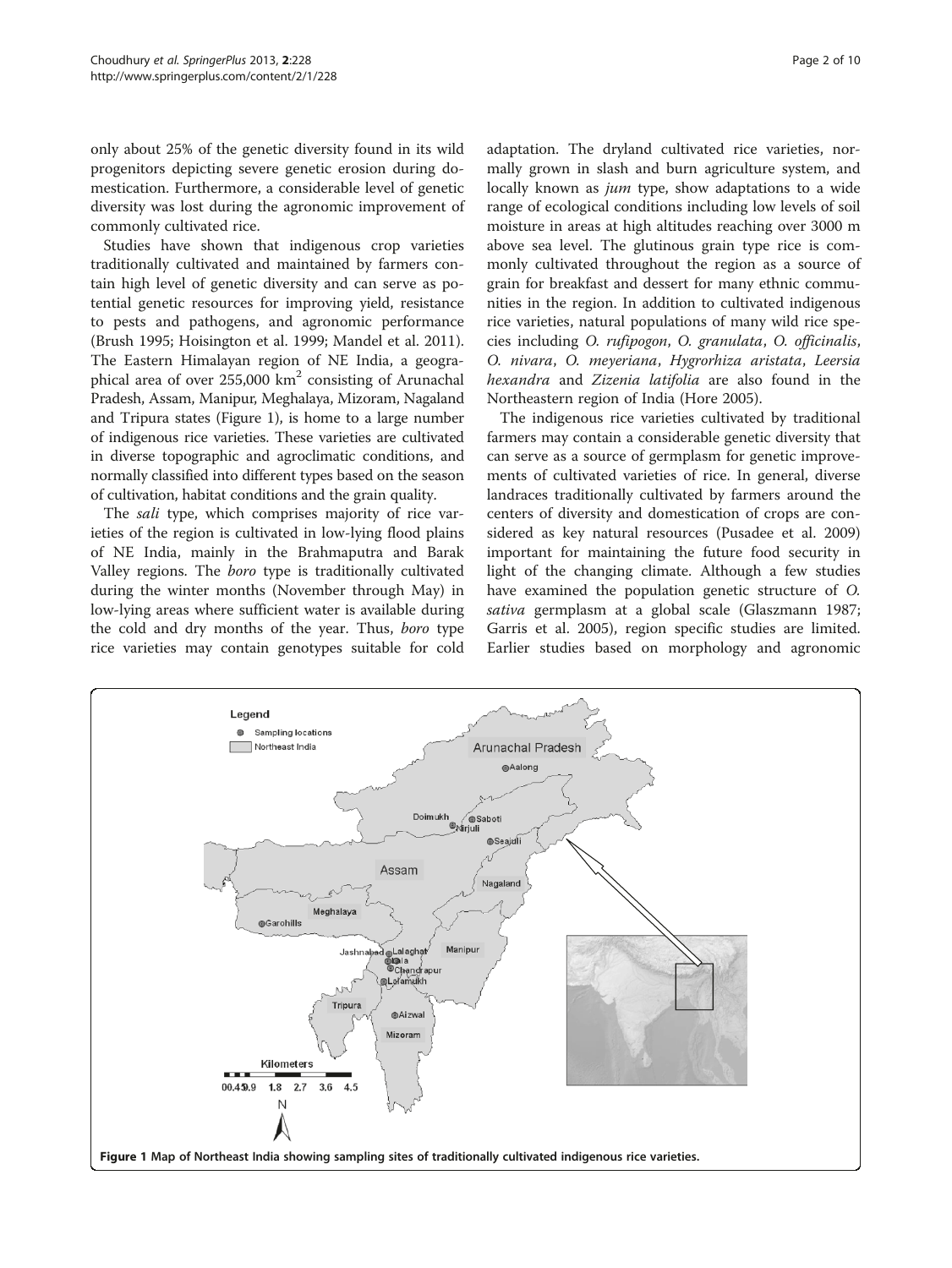traits (Vairavan et al. [1973](#page-9-0); Borkakati et al. [2000](#page-8-0); Sarma and Pattanayak [2009](#page-9-0)) as well as molecular markers (isozyme, RAPD, ISSR) demonstrated a high level of genetic diversity among indigenous rice varieties in NE India (Glaszmann et al. [1989](#page-9-0); Sarma and Bahar [2005](#page-9-0); Bhuyan et al. [2007](#page-8-0)). However, these studies were limited either to a particular group of varieties (e.g. glutinous rice and lowland varieties) or to a narrow geographic region. In particular, no extensive studies have focused on the genetic structure of some of the widely cultivated indigenous types such as boro (cultivated in low-lying perennial water bodies during winter season), jum (cultivated in upland areas in hill-slopes and low soil moisture condition), sali (most widely cultivated rice during monsoon season) and glutinous (sticky rice with cultural importance) covering the wider geographic area.

The ongoing rapid changes in agricultural practices that favor agronomically improved varieties has become a serious threat for the persistence of indigenous rice varieties in NE India. Thus, conservation and management strategies are urgently needed to prevent further loss of genetic diversity inherent to indigenous rice varieties in the region. A detailed understanding of the genetic structure and diversity is needed for the planning and implementation of effective conservation, management and utilization of rice germplasm in the whole region.

The objectives of the present study are to (1) assess genetic diversity among indigenous rice varieties in the Eastern Himalayan region of the NE India, (2) compare the genetic diversity in indigenous varieties with agronomically improved varieties (3) assess distribution of genetic diversity among different types and (4) infer the population genetic structure of rice varieties in NE India.

#### Materials and methods Plant samples

A total of 29 varieties of cultivated rice (Oryza sativa) were collected from various regions of NE India (Figure [1](#page-1-0)). These samples included 24 indigenous varieties representing *sali* (12), *jum* (4), *boro* (3), and glutinous (5) types and 5 agronomically improved varieties. The variety name, type and locality are given in Table [1.](#page-3-0) Wild rice (O. rufipogon) accessions originally collected from Eastern India were obtained from the International Rice Research Institute (IRRI), Philippines. Either grains or fresh leaf samples were collected from the field and morphological characters were noted based on direct observation or interviewing the farmers. The agronomically improved varieties, released by the regional and central rice research institutes and widely cultivated for their higher yield were obtained from farmers of the region. Seeds were germinated in Petri dishes and transferred to small pots and

grown in a greenhouse. Leaf samples from seedlings were harvested, air dried, and used for the study. Genomic DNA was extracted following a modified cetyltrimethyl ammonium bromide extraction protocol (Doyle and Doyle [1987;](#page-9-0) Dayanandan et al. [1997\)](#page-9-0).

## PCR assay and genotyping

Seven SSR loci (RM302, RM341, RM130, RM307, RM169, RM204, RM264) with relatively high polymorphism and distributed across the rice genome were selected for the genetic diversity analyses (Table [2](#page-3-0)) (Chen et al. [1997;](#page-9-0) Temnykh et al. [2000](#page-9-0)). The forward primers were labeled with IRD700 or IRD800 dye for genotyping in LI-COR 4000 IR2 DNA analyzer (Li-Cor Biosciences, Lincoln, NE). The PCR amplifications were performed in 25 μL reaction mixture consisting of 0.2 mM dNTP, 2.5 mM  $MgCl<sub>2</sub>$ , 2.5 µL of 10× buffer, 2.5 pmol of each primer and 0.2 U Taq polymerase. The thermocycling profile used was initial denaturation at 94° (3 min) followed by 35 cycles of 94° (2 min), 50° (1 min), 72° (2 min) and a final extension of 72° for 5 min. The amplified products were diluted (1:50) with loading dye (Formamide and Bromophenol blue), denatured at 94°C for 5 min and cooled on ice before loading to 6.0% denaturing polyacrylamide gels on a Li-COR automated DNA sequencer with a size standard (50–350 bp, IRDye700 or IRD-800) (Li-Cor Biosciences).

The size of each amplified fragment was determined by comparison with the size standard and scored to prepare the genotype matrix. To determine the optimum number of individuals per variety to be genotyped to capture the total diversity, the number of individuals analyzed were increased one by one until the number of alleles reached to a maximum with no further increase for a given locus. Accordingly, we determined that 10 individuals per variety was sufficient to capture the total genetic variation in a given variety. Therefore, we genotyped 300 individuals (10 individuals per variety for 30 varieties) at seven SSR loci for the present study.

#### Data analysis

The SSR genotype data matrix was used for assessing genetic diversity and structure in a hierarchical manner from overall (all indigenous varieties), through different types and each variety. The among type genetic diversity was calculated by considering all genotyped individuals of a given type as one population while genetic parameters for among variety was calculated based on 10 genotyped individuals per variety. The observed average number of alleles per locus (Na), average allelic richness  $(R<sub>S</sub>)$ , population differentiation  $(F<sub>ST</sub>)$  and Nei gene diversity (He) (Nei [1973](#page-9-0)) were calculated using FSTAT 2.9.2.3 (Goudet [2001\)](#page-9-0). Allelic richness is the number of alleles for each population averaged over loci and standardized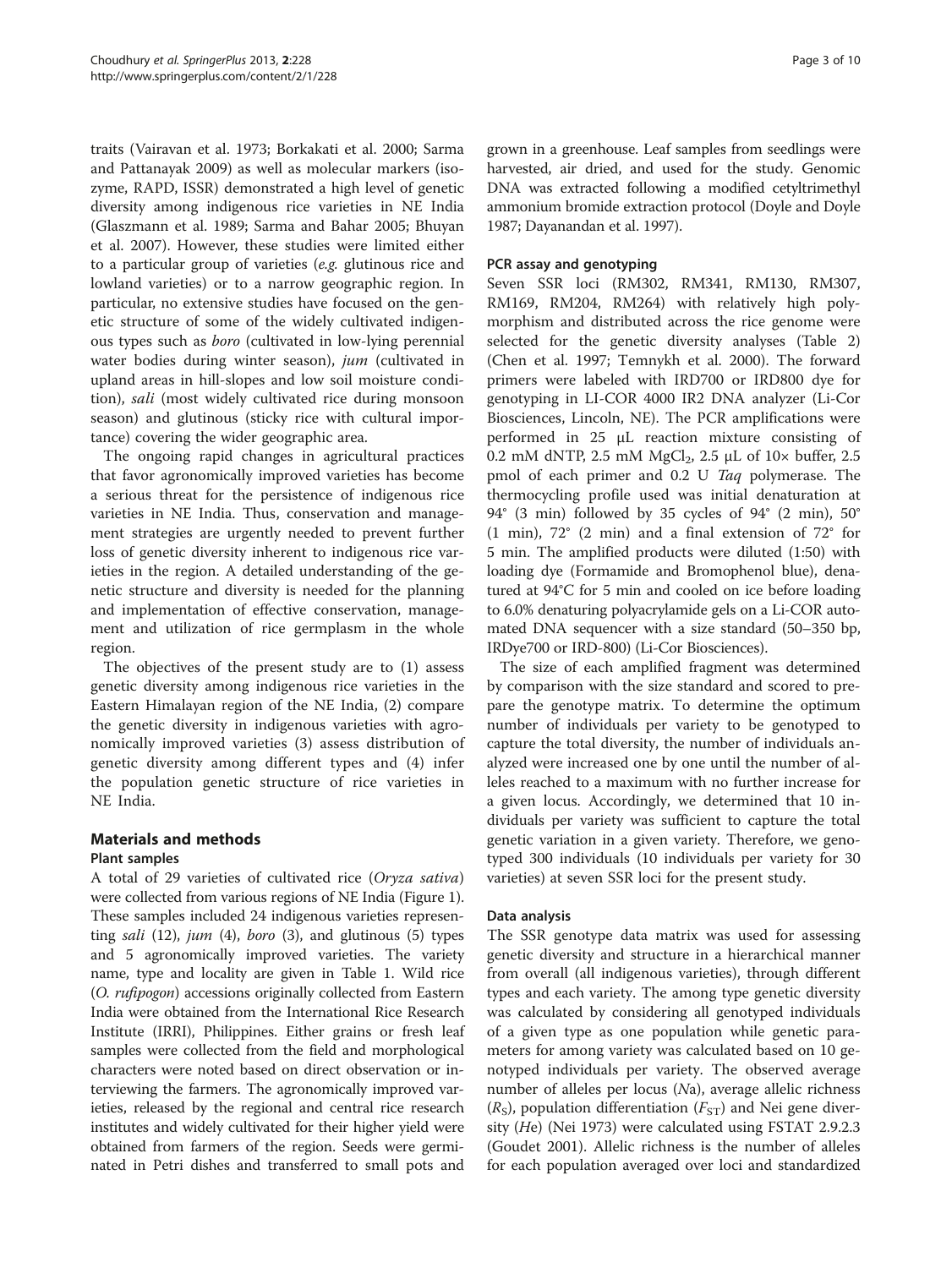<span id="page-3-0"></span>Table 1 Cultivation type, location and genetic diversity values of traditionally cultivated indigenous and agronomically improved rice varieties including the wild rice (O. rufipogon) in Northeast India (AP, Arunachal Pradesh; AS, Assam, ML, Meghalaya, MZ, Mizoram)

| Variety name    | <b>Type</b> | Location           | A              | Na           | <b>Npo</b>     | <b>Npe</b>          | $R_{A}$                  | $\mathbf{I}$   | $H_{\rm e}$ |
|-----------------|-------------|--------------------|----------------|--------------|----------------|---------------------|--------------------------|----------------|-------------|
| Lahi            | Sali        | Doimukh (AP)       | 11             | 1.571        | 3              | 42.86               | $\mathbf{1}$             | 0.271          | 0.187       |
| Local Basmati   | Sali        | Doimukh (AP)       | $\circ$        | 1.286        | $\overline{2}$ | 28.57               | $\overline{\phantom{a}}$ | 0.148          | 0.105       |
| Borjahinga      | Sali        | N. Lakhimpur, (AS) | 10             | 1.429        | $\overline{2}$ | 28.57               | $\overline{\phantom{a}}$ | 0.187          | 0.130       |
| Joha            | Sali        | Doimukh (AP)       | 8              | 1.143        | 1              | 14.29               | $\overline{\phantom{a}}$ | 0.096          | 0.076       |
| Hati Hali       | Sali        | N. Lakhimpur, (AS) | 13             | 1.857        | 5              | 71.43               | $\mathbf{1}$             | 0.377          | 0.263       |
| Balam           | Sali        | Cachar (AS)        | 12             | 1.714        | 3              | 42.86               |                          | 0.328          | 0.222       |
| Lallatoi        | Sali        | Hailakandi (AS)    | 23             | 3.286        | 6              | 85.71               | $\overline{4}$           | 0.854          | 0.498       |
| Arfa            | Sali        | Hailakandi (AS)    | 13             | 1.857        | $\overline{4}$ | 57.14               | $\mathbf{1}$             | 0.438          | 0.305       |
| Mulahail        | Sali        | Hailakandi (AS)    | 20             | 2.857        | 5              | 71.43               | $\mathbf{1}$             | 0.719          | 0.435       |
| Guaroi          | Sali        | Hailakandi (AS)    | 13             | 1.857        | 5              | 71.43               | $\overline{\phantom{a}}$ | 0.330          | 0.219       |
| Harinarayan     | Sali        | Hailakandi (AS)    | 11             | 1.571        | 3              | 42.86               | ÷,                       | 0.262          | 0.166       |
| Bherapawa       | Sali        | Hailakandi (AS)    | 8              | 1.143        | 1              | 14.29               | $\overline{\phantom{a}}$ | 0.072          | 0.051       |
| Papue           | Jum         | West Siang (AP)    | 9              | 1.286        | $\overline{2}$ | 28.57               | $\overline{\phantom{a}}$ | 0.143          | 0.105       |
| Sorpuma         | Jum         | Doimukh (AP)       | 10             | 1.429        | 3              | 42.86               | $\overline{\phantom{a}}$ | 0.239          | 0.181       |
| Kawanglawang    | Jum         | Aizwal, (MZ)       | 17             | 2.429        | 6              | 85.71               | $\mathbf{1}$             | 0.578          | 0.365       |
| Mimutim         | Jum         | Garo Hills (ML)    | 17             | 2.429        | 5              | 71.43               | 3                        | 0.595          | 0.384       |
| Til Bora        | Glutinous   | N. Lakhimpur, (AS) | 12             | 1.714        | 5              | 71.43               | $\overline{\phantom{a}}$ | 0.237          | 0.152       |
| Kakiberoin      | Glutinous   | Hailakandi (AS)    | 12             | 1.714        | $\overline{4}$ | 57.14               | $\frac{1}{2}$            | 0.306          | 0.207       |
| Borua Beroin    | Glutinous   | Cachar (AS)        | 14             | 2.000        | $\overline{4}$ | 57.14               | $\overline{\phantom{a}}$ | 0.357          | 0.224       |
| Ranga Borah     | Glutinous   | N. Lakhimpur, (AS) | 13             | 1.857        | 3              | 42.86               | $\mathbf{1}$             | 0.239          | 0.135       |
| Bas Beroin      | Glutinous   | Cachar (AS)        | 10             | 1.429        | 3              | 42.86               | $\overline{\phantom{a}}$ | 0.288          | 0.228       |
| Aubalam         | Boro        | Cachar (AS)        | 15             | 2.143        | 5              | 71.43               | $\mathbf{1}$             | 0.569          | 0.394       |
| Bashful         | Boro        | Cachar (AS)        | 11             | 1.571        | 3              | 42.86               | i,                       | 0.315          | 0.232       |
| Moircha         | Boro        | Cachar (AS)        | 11             | 1.571        | 3              | 42.86               | $\overline{\phantom{a}}$ | 0.167          | 0.098       |
| Ranjit          | Improved    | Hailakandi (AS)    | $\overline{7}$ | $\mathbf{1}$ | $\overline{0}$ | $\mathsf{O}\xspace$ |                          | $\mathbf{0}$   | 0.000       |
| IR <sub>8</sub> | Improved    | Hailakandi (AS)    | $\overline{7}$ | $\mathbf{1}$ | $\mathbf{0}$   | $\mathsf{O}\xspace$ | $\overline{\phantom{a}}$ | $\mathbf{0}$   | 0.000       |
| Bahadur         | Improved    | Hailakandi (AS)    | $\overline{7}$ | $\mathbf{1}$ | $\mathbf 0$    | $\circ$             | $\overline{\phantom{a}}$ | $\overline{0}$ | 0.000       |
| Pankaj          | Improved    | Hailakandi (AS)    | $\overline{7}$ | $\mathbf{1}$ | $\overline{0}$ | $\mathsf{O}\xspace$ | $\overline{a}$           | 0              | 0.000       |
| Joya            | Improved    | Hailakandi (AS)    | $\overline{7}$ | $\mathbf{1}$ | $\mathbf 0$    | $\mathbf 0$         | $\sim$                   | 0              | 0.000       |
| O. rufipogon    | Wild        | Eastern India      | 29             | 4.833        | 6              | 85.71               | $\overline{4}$           | 1.137          | 0.556       |

 $\overline{A}$  = Observed no. of allele; Na = Average no. of alleles per 7 loci; Npo = No. of polymorphic loci; Npe = Percent polymorphic loci; R<sub>A</sub> = Rare allele; I = Shannon information index; He = Nei gene diversity.

### Table 2 Details of SSR loci used in the present study and their genetic diversity parameters

| Primer name  | Chr | <b>SSR motif</b> | Forward 5-3                   | Reverse 5-3                   | Na | $H_{\rm e}$ |
|--------------|-----|------------------|-------------------------------|-------------------------------|----|-------------|
| RM302        |     | (GT)30(AT)8      | <b>TCATGTCATCTACCATCACAC</b>  | ATGGAGAAGATGGAATACTTGC        | 10 | 0.805       |
| RM341        |     | (CTT)20          | CAAGAAACCTCAATCCGAGC          | <b>CTCCTCCCGATCCCAATC</b>     | 19 | 0.861       |
| <b>RM130</b> |     | (GA)10           | <b>TGTTGCTTGCCCTCACGCGAAG</b> | GGTCGCGTGCTTGGTTTGGTTC        | 4  | 0.419       |
| RM307        | 4   | (AT)14(GT)21     | <b>GTACTACCGACCTACCGTTCAC</b> | <b>CTGCTATGCATGAACTGCTC</b>   |    | 0.749       |
| RM169        |     | (GA)12           | TGGCTGGCTCCGTGGGTAGCTG        | <b>TCCCGTTGCCGTTCATCCCTCC</b> | 14 | 0.798       |
| RM204        | 6   | $CT$ )44         | <b>GTGACTGACTTGGTCATAGGG</b>  | <b>GCTAGCCATGCTCTCGTACC</b>   | 18 | 0.866       |
| RM264        | 8   | (GA)27           | <b>GTTGCGTCCTACTGCTACTTC</b>  | <b>GATCCGTGTCGATGATTAGC</b>   | 21 | 0.884       |

Chr, Chromosome location; Na, Observed number of alleles; He, Nei ([1973\)](#page-9-0) genetic diversity.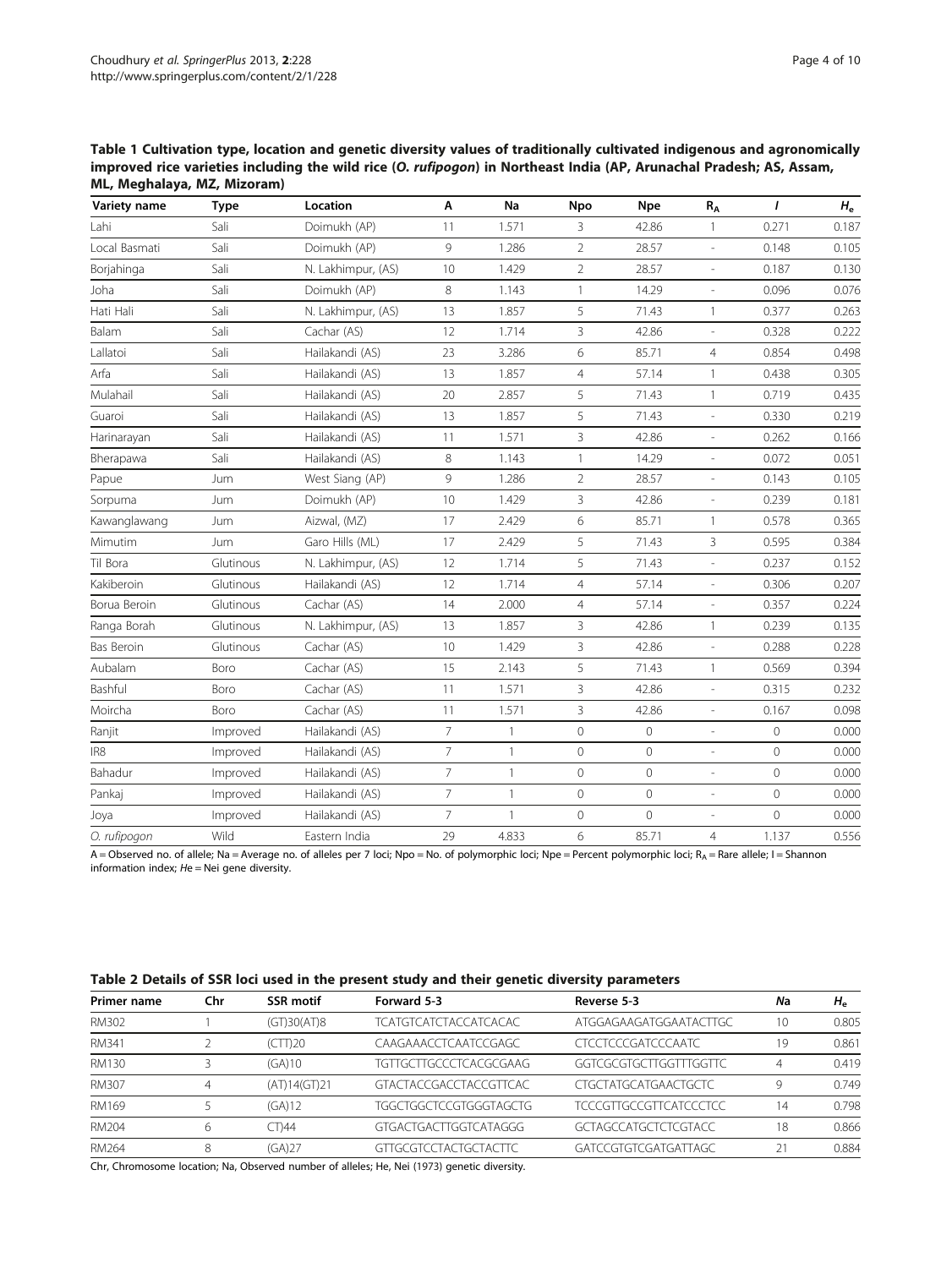for the smallest population size. Average effective number of alleles (Ne) and Shannon information index (I) were calculated using PopGene version 1.31 (Yeh et al. [1999](#page-9-0)). Average pairwise genetic differences between varieties was calculated using Arlequin 3.5 (Excoffier and Lischer [2010\)](#page-9-0). Analysis of Molecular Variance (AMOVA) (Excoffier et al. [1992](#page-9-0)) within variety, among variety and among types was performed in Arlequin 3.5 (Excoffier and Lischer [2010\)](#page-9-0) to determine the distribution of variation at different hierarchical levels. The statistical significance of the variance components was tested with 1000 permutations.

Genetic distance among varieties were estimated using chord genetic distance method (Cavalli-Sforza and Edwards [1967\)](#page-8-0). The genetic distance based clustering was performed with the unweighted pairgroup method with arithmetic mean (UPGMA) using PowerMarker v3.25 (Liu and Muse [2005](#page-9-0)), and the dendrogram was constructed using MEGA software (Kumar et al. [2001](#page-9-0)). Principal component analysis (PCA) of pairwise genetic distance between individuals was performed using GenALEx v. 6.4 (Peakall and Smouse [2006\)](#page-9-0). The Bayesian model-based clustering analysis was used for determining the optimal number of genetic clusters found among rice varieties using the software STRUCTURE 2.3.3 (Pritchard et al. [2000](#page-9-0)), which partitions individuals into number of clusters  $(K)$  based on the multilocus genotypic data. The admixture model and correlated allele frequencies were applied for each run with 10,000 burn-in period (iteration) and 100,000 Markov Chain Monte Carlo (MCMC) replication. The optimum  $K$  value, which indicates the number of genetically distinct clusters in the data, was determined from 10 replicate runs for each value of  $K$  (Evanno et al. [2005\)](#page-9-0). The  $\Delta K$  was based on the change in the log probability of the data between successive  $K$  values. Software program Structure Harvester v6.0 (Earl and von Holdt, [2011\)](#page-9-0) was used for calculating parameters of Evanno et al. ([2005](#page-9-0)). The results of five independent runs were consistently converged to the same values.

#### Results

#### Overall microsatellite diversity

The seven selected SSR loci amplified DNA fragments from 29 O. sativa varieties and O. rufipogon with consistent reproducibility. A total of 96 alleles with an average of 13.57 alleles per locus were detected among all studied samples. The highest number of alleles (21) was detected in the locus RM264 and the lowest (4) was in the locus RM130. The indigenous rice varieties were genetically variable, while agronomically improved varieties were monomorphic within varieties at all loci. The highest gene diversity value of 0.884 was detected at RM264 and the lowest value of 0.419 detected in RM130 (Table [2\)](#page-3-0).

Indigenous rice varieties in NE India showed high level of genetic diversity with an overall allelic richness of 10.205 per locus and a gene diversity value of 0.776, while the agronomically improved varieties had significantly lower average allelic richness of 2.857 per locus and gene diversity was 0.459. A very high level of differentiation ( $F_{ST}$  = 0.754) was also detected among the rice varieties.

#### Within variety genetic diversity

The average observed number of alleles among indigenous rice varieties ranged from 1.14 (Joha and Bherapawa) to 3.29 (Lallatoi) while the corresponding value was only 1.00 for the agronomically improved varieties. Some of the elite traditional rice varieties (including Lallatoi, Mulahail, Aubalam, Mimutim) showed very high levels of genetic diversity as measured in average numbers of alleles, rare alleles and Nei gene diversity. Two of those varieties exhibited relatively high numbers of rare alleles  $(Lallatoi = 4; *Minimum = 3)*. Locus wise$ allele frequencies are presented in Additional file [1](#page-8-0): Table S1. Nei's gene diversity values ranged from 0.051 (Bherapawa) to 0.498 (Lallatoi) with an average of 0.223 across all indigenous varieties. Shannon information content varied widely across varieties from 0.072 (Bherapawa) to 0.854 (Lallatoi) and the average was 0.338 across varieties. The diversity parameters across varieties are presented in Table [1.](#page-3-0) The pairwise genetic differentiation among varieties  $(F_{ST})$  ranged from 0.375 to 1.000 and highly significant ( $p < 0.001$ ). The pairwise  $F_{ST}$  values are given in Additional file [2:](#page-8-0) Table S2.

#### Genetic diversity among types

Different levels of genetic variation were observed in different types of indigenous rice from NE India. The highest diversity was detected among the *sali* type with an average allelic richness and gene diversity of 7.585  $(\pm 3.604)$  and 0.747  $(\pm 0.127)$  respectively. The next level of genetic diversity was detected among the *jum* type followed by the glutinous and boro types (Table [3](#page-5-0)). On the other hand, agronomically improved types showed the lowest levels of diversity (average allelic richness 2.798 ± 1.438; average gene diversity 0.459 ± 0.251). All types showed very high inbreeding coefficient ranging from 0.936 to 1.000, which could be attributable to the selfing mating system of the cultivated rice. Among indigenous rice varieties, the highest average gene diversity within type  $(H_{S(W)})$  was observed in *jum* (0.259) and the lowest was in glutinous type (0.189). Population differentiation study within different types showed very low  $F_{ST}$ values ranging from 0.023 in *sali* type to 0.036 in *boro* type (Table [3](#page-5-0)). The AMOVA results showed statistically significant differentiation ( $p < 0.01$ ) with 25% variation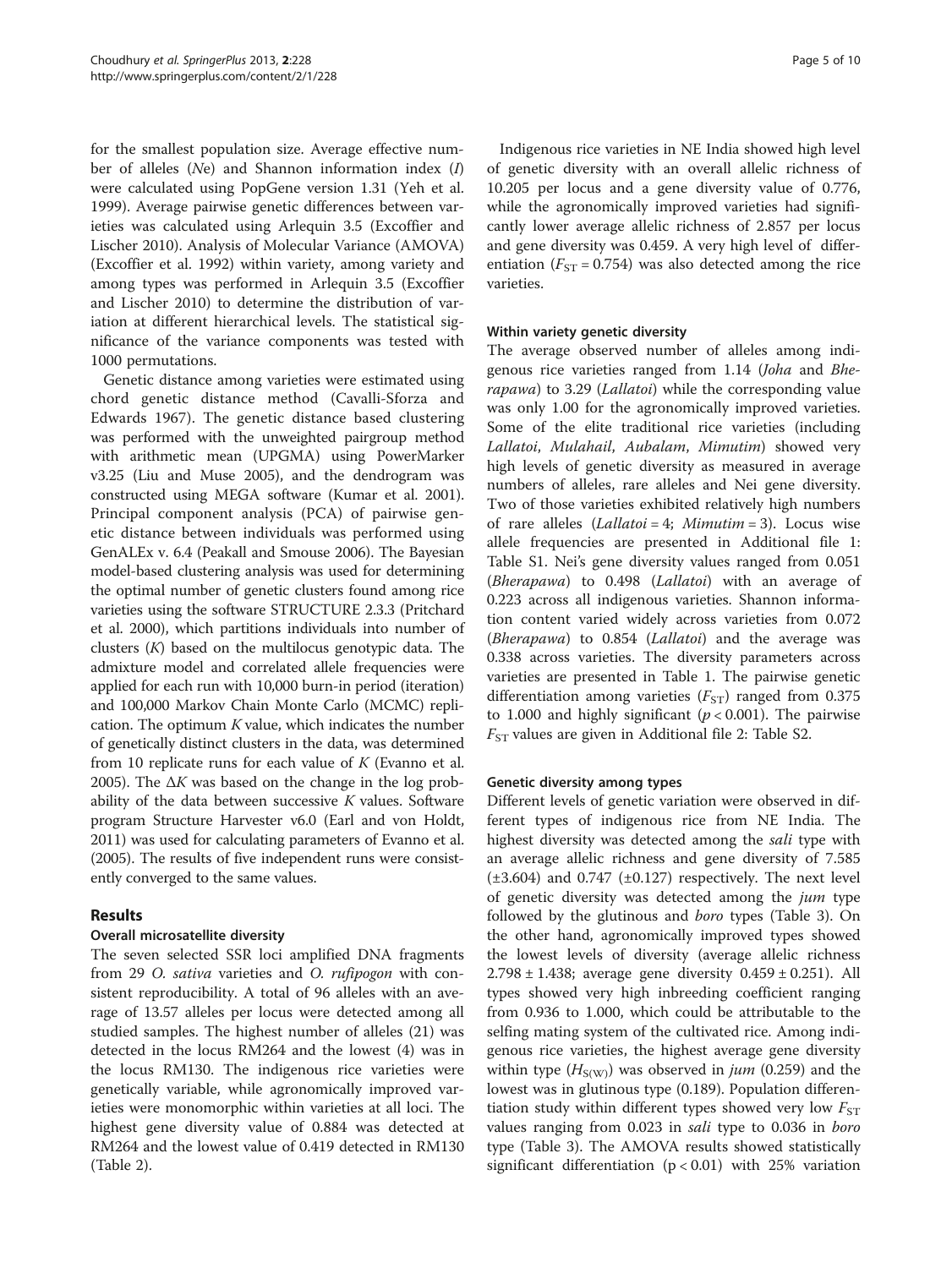| <b>Allelic richness</b> | <b>Gene diversity</b> | Inbreeding coefficient | H <sub>S(W)</sub> | $r_{ST(W)}$ |
|-------------------------|-----------------------|------------------------|-------------------|-------------|
| 7.585 (3.604)           | 0.747(0.127)          | 0.984                  | 0.222             | 0.023       |
| 5.056 (3.061)           | 0.627(0.187)          | 000.1                  | 0.259             | 0.032       |
| 4.727 (1.901)           | 0.602(0.261)          | 0.936                  | 0.189             | 0.029       |
| 3.857 (1.864)           | 0.596(0.280)          | 0.980                  | 0.241             | 0.036       |
| 2.798 (1.438)           | 0.459(0.251)          | 000.                   |                   | 0.029       |
|                         |                       |                        |                   |             |

<span id="page-5-0"></span>Table 3 Population structure and F-statistics of different types of indigenous and agronomically improved rice varieties in NE India

Allelic richness is based on minimum sample size of 30 diploid individuals.  $H_{S(W)}$  = average genetic diversity within type;  $F_{ST(W)}$  = genetic differentiation within type. Values in parenthesis represent standard deviation.

among individuals, 66% among varieties and 9% among cultivation types (Table 4).

#### Genetic structure analysis

The UPGMA clustering based on chord genetic distance grouped rice varieties into two distinct groups (Figure 2). The Group-I in the UPGMA tree consists of both indigenous and the agronomically improved varieties. All agronomically improved varieties clustered within Group-I, which could be considered as indica sub-species. The other group (Group-II) consisted of a few indigenous varieties belonging to *sali* and *jum* types and could be considered as the japonica sub-species. O. rufipogon accessions appeared intermediate between indica and japonica groups (Figure 2). This analysis revealed that 62.5% of the traditional rice varieties in Eastern Himalayan region of NE India are of sub-species indica while 37.5% are japonica sub-species.

The UPGMA tree revealed that rice varieties clustered into smaller sub-groups based on type, grain qualities or geographic origin. For example, boro, jum, glutinous, and agronomically improved varieties clustered together into smaller sub-groups within Group-I (indica) while the Group-II (japonica) formed two sub-groups corresponding the geographic locations (Additional file [3](#page-8-0): Figure S1). A few sub-groups and varieties (marked with double asterisk), however, did not cluster with respective types or grain quality (Additional file [3](#page-8-0): Figure S1).

The PCA analysis using pairwise genetic distances revealed that the first three principal components explained 59.91% of the total variation and showed similar clustering of rice varieties into Group-I (indica) and Group-II (japonica) (Figure [3\)](#page-6-0). Three of the agronomically improved varieties (Pankaj, Bahadur and Ranjit)

Table 4 Analysis of molecular variance (AMOVA) based on 7 SSR loci of traditional and agronomically improved rice varieties in Northeast India

| Amova analysis   | df  | SS        | ΜS      | % of variation | P-value |
|------------------|-----|-----------|---------|----------------|---------|
| Among type       |     | 294.45    | -129.78 | 8              | >0.001  |
| Among varieties  |     | 24 912.96 | 76.54   | 66             | >0.001  |
| Within varieties | 270 | 366.05    | 280     | 26             | >0.001  |

df, degree of freedom; SS, sum of square; MS, Means of square.

formed a distinct group but showed closer affinity to the Group-I (indica). O. rufipogon accessions showed intermediate position between the two groups (Figure [3](#page-6-0)) similar to clustering in the UPGMA tree.

The Bayesian based analysis of population structure showed that the highest log likelihood is at  $K = 2$ (Figure [4](#page-6-0)) suggesting two major groups corresponding to two distinct clusters. Individual assignments into two clusters revealed that Group-I (green color, Figure [5](#page-7-0)) consists of 34% of varieties and include sub-species japonica with more than 95% ancestry. The other 52% of varieties including agronomically improved accessions formed Group-II (red color, Figure [5](#page-7-0)) corresponding to the sub-species *indica* with more than 95% ancestry. However, 14% of the indigenous varieties showed mixed ancestry of both indica and japonica types. The comparison of STRUCTURE results with UPGMA and PCA results revealed that three varieties (Kawanglawang, Local Basmati and Bashful; varieties 3, 6, and 18 marked with asterisk; Additional file [3:](#page-8-0) Figure S2a) interchanged between Group-I (indica) and Group-II (japonica).



(Cavalli-Sforza and Edwards [1967](#page-8-0)) showing genetic relationships among 29 rice varieties in Northeast India.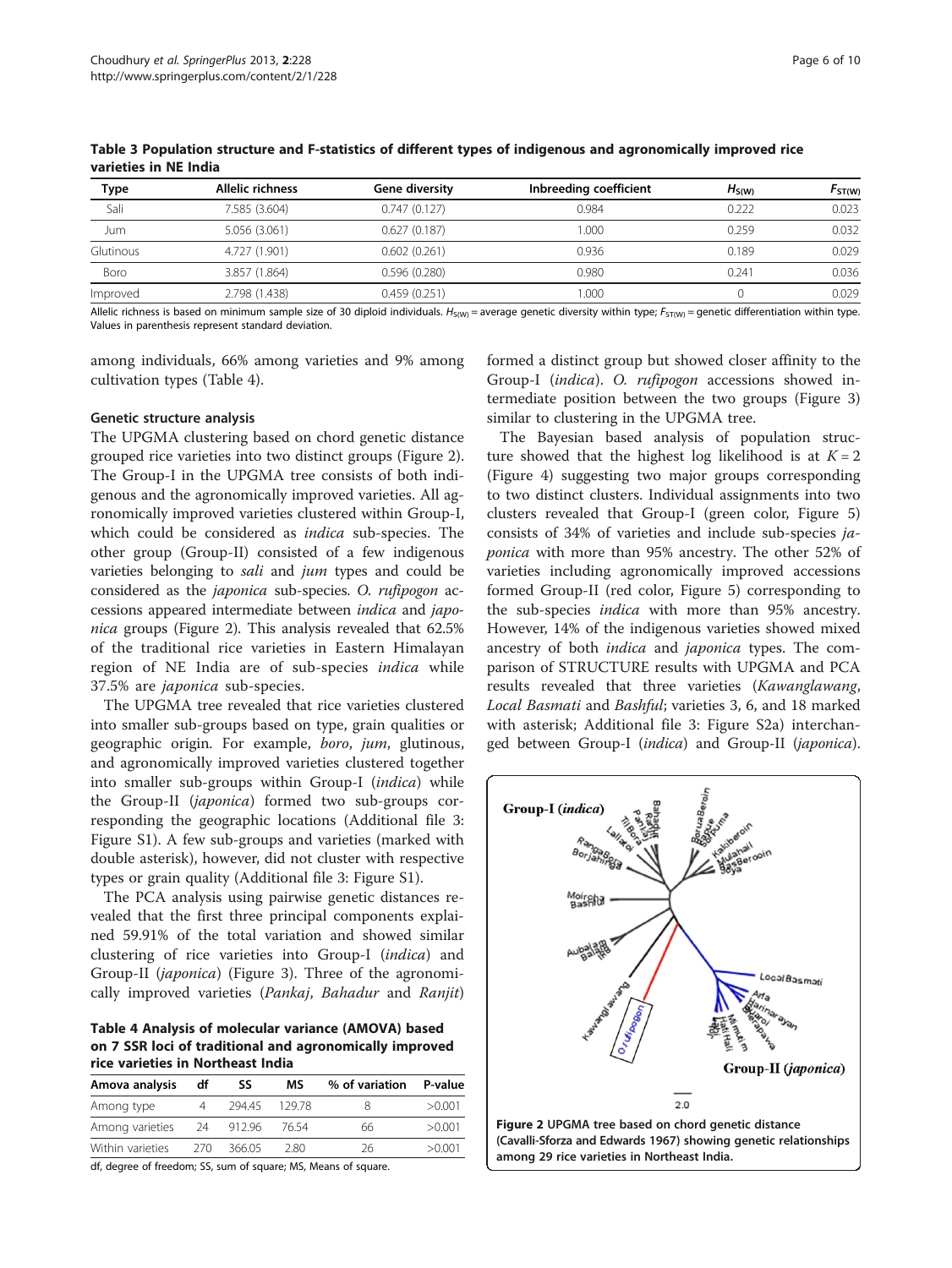<span id="page-6-0"></span>

However, independent STRUCTURE runs without agronomically improved varieties grouped these varieties into the groups concordant with UPGMA and PCA analyses (Additional file [3:](#page-8-0) Figure S2b). Thus, the results of model based STRUCTURE analysis is in agreement with the UPGMA and PCA based clustering and grouping of rice varieties is consistent with the classification of indica and japonica types.



## **Discussion**

## Genetic diversity

The present study revealed exceptionally high genetic variation, with an average allelic richness of 10.205 and an overall Nei's gene diversity of 0.776 among indigenous rice varieties in NE India as compared to significantly low average allelic richness (2.798) and gene diversity (0.459) in agronomically improved types. The levels of genetic diversity were also variable across different varieties and much higher than the agronomically improved varieties (Table [1](#page-3-0)). Although the varieties represent only a sub-set of total rice varieties in the region, the gene diversity detected is higher than the overall gene diversity of rice varieties reported from Yunnan province in China (0.706) (Tu et al. [2007](#page-9-0)) and Indonesia (0.68) (Thomson et al. [2007\)](#page-9-0). The gene diversity detected in our study is comparable to the overall gene diversity of wild rice O. rufipogon (0.77) and O. nivara (0.64) populations of the Vientiane Plain of Laos (Kuroda et al. [2007\)](#page-9-0) and the gene diversity of O. rufipogon in China (0.670) (Gao [2004](#page-9-0)). A previous study based on allozyme markers revealed a moderate genetic variability (Nei gene diversity  $= 0.341$ ) among 289 rice varieties from NE India (Glaszmann et al. [1989](#page-9-0)). The higher gene diversity values detected in the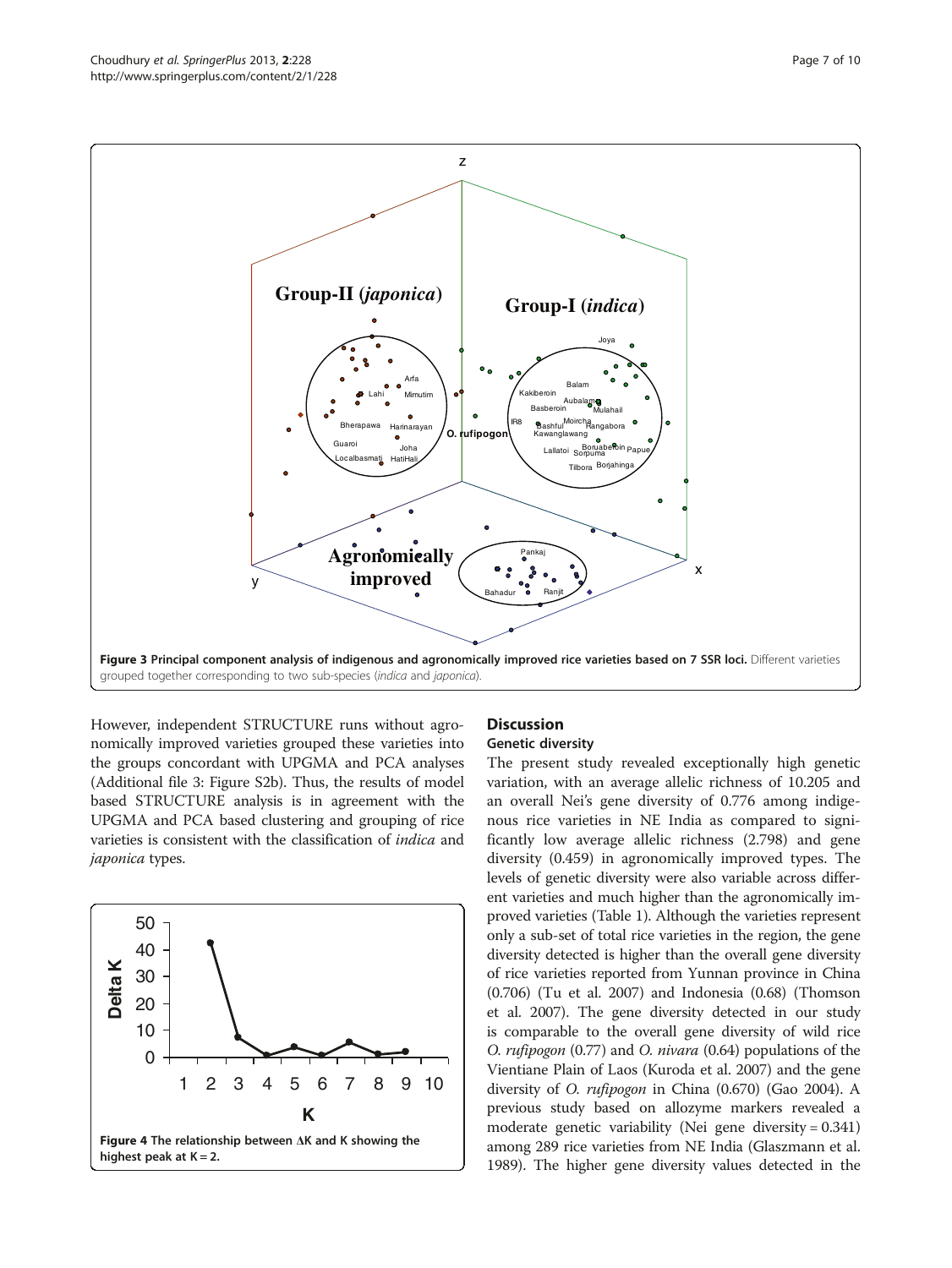<span id="page-7-0"></span>1.00 0.80  $0.60$ 





present study could be attributable to high resolving power of microsatellite markers.

The present study revealed several indigenous rice varieties with high genetic diversity, which includes Lallatoi, Mulahail, Aubalam and Mimutim (Table [1\)](#page-3-0). Despite the low yield, the traditional farmers in Hailakandi area (Barak Valley region of Assam) have been cultivating Lallatoi, Mulahail and Aubalam for over many generations presumably for its superior nutritional quality and better taste (personal communication). The local tribal group members in the Garo Hills of Meghalaya pointed out the superior agronomical qualities of Mimutim. Our study revealed high genetic diversity in Mimutum, one of the highly valued rice varieties by native tribal groups. This reflects the importance of traditional knowledge in evaluation and conservation of indigenous crop genetic resources (Brush and Meng [1998\)](#page-8-0).

Most of the indigenous rice varieties are maintained and cultivated by traditional farmers in narrow geographic regions. However, traditional farming practices are in decline due to preference for agronomically improved varieties for higher yield. Therefore, appropriate conservation measures should be taken to promote the cultivation of indigenous varieties with local traditional knowledge.

The genetic diversity maintained in a species is considered as a function of its ecological and evolutionary history (Hamrick and Godt [1996\)](#page-9-0). The high genetic diversity among NE Indian rice varieties have been described in relation to morpho-physiological characters (Vairavan et al. [1973\)](#page-9-0), enzymatic characters (Glaszmann et al. [1989](#page-9-0)), agro-morphological traits (Borkakati et al. [2000](#page-8-0)) and molecular markers including RAPD (Sarma and Bahar [2005](#page-9-0)) and ISSR (Bhuyan et al. [2007\)](#page-8-0). The high genetic diversity among rice varieties in the NE Indian region could be attributable to combined effect of wide eco-geographical conditions, diverse agro-ecosystems associated with various rice farming practices and diverse human cultural preferences. High genetic diversity is also reported for other crop plants such as Zingiber officinale (Sajeev et al. [2011](#page-9-0)), Chilli (Yumnam et al. [2012\)](#page-9-0), Curcuma species (Das et al. [2011](#page-9-0)), Citrus species

(Hazarika [2012\)](#page-9-0) commonly cultivated in NE India, highlighting the importance of the region for germplasm conservation of many crop plants.

We compared the levels of genetic diversity among different types of rice cultivated in NE India, and found that sali type possessed the highest gene diversity value of 0.747 and average allelic richness of 7.585. The majority of sali varieties are maintained by traditional farmers for specific traits such as aroma, grain size and shape, and tolerance to drought, insects and pests, which may contribute to the maintenance of high genetic variation. Jum type also showed high level of heterogeneity with gene diversity of 0.627 and average allelic richness of 5.056. The traditional farming systems and local environment associated with adaptation to diverse conditions including water deficient habitats on the slopes of hilly regions may have contributed to the maintenance of high genetic variability among the *jum* type. Due to their inherent high genetic diversity, sali and jum types should be prioritized in conservation and management plans and future breeding programs.

The high  $F_{IS}$  values among rice varieties of the region could be due to predominantly selfing breeding system with a very low outcrossing in O. sativa species (Oka [1988\)](#page-9-0). The  $F_{ST}$  results (Table [3](#page-5-0)) are also supported by AMOVA (Table [4](#page-5-0)) which indicated that 66% of the total variation was due to differentiation among varieties. This indicates that rice varieties of the Eastern Himalayan region are highly differentiated.

#### Population structure

The UPGMA analyses using genetic distance data clustered rice varieties into two groups, which corresponded to O. sativa sub-species indica and japonica (Glaszmann [1987](#page-9-0); Oka [1988;](#page-9-0) Khush [1997\)](#page-9-0). These results agree with the previous isozyme data based finding that showed the occurrence of two major groups of rice varieties in NE India (Glaszmann [1987](#page-9-0)). The PCA analysis and Model-based clustering method implemented in the STRUCTURE software also suggested the existence of two major groups corresponding to *indica* and *japo*nica sub-species. The majority of varieties including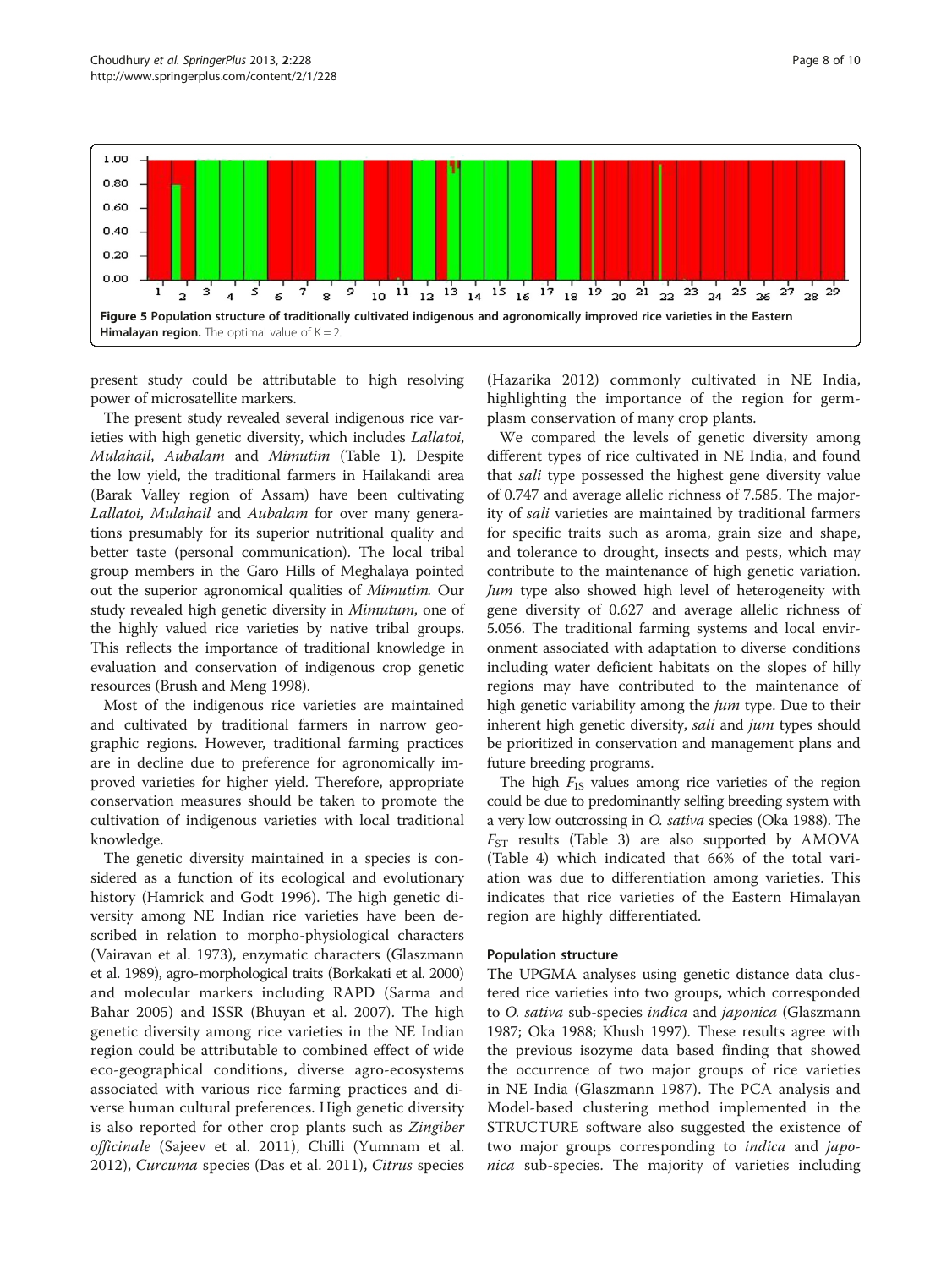<span id="page-8-0"></span>agronomically improved rice varieties clustered as one group within the sub-species indica. Most of the varieties were grouped into indica sub-species cluster while few varieties clustered into japonica sub-species. Vairavan et al. [\(1973](#page-9-0)) also reported similar results on the basis of amylose content, agronomic, and morphological characteristics. Our findings were similar to the study involving Indonesian landraces where 68% of the varieties were assigned as indica and 32% as japonica (Thomson et al. [2007](#page-9-0)). However, a study of European rice collection revealed that 89% of the accessions belonged to japonica type (Courtois et al. [2012](#page-9-0)). The O. rufipogon showed intermediate position between indica and japonica types suggesting a possible common ancestry of both indica and japonica types.

Although there was no clear differentiation among jum, sali, boro, and glutinous varieties in the UPGMA and STRUCTURE analysis, the PCA analysis separated the agronomically improved varieties into a distinct group (Figure [3](#page-6-0)) closely associated with the indica type. This is expected as agronomically improved varieties included in the present study were derived from indica type. The STRUCTURE analysis did not show evidence for admixture between the indica and japonica types in almost all varieties. This could be attributable to predominantly selfing or autogamous nature of the breeding system and associated restricted gene flow among populations. Only a few varieties showed mixed ancestry of indica and japonica type (Figure [5\)](#page-7-0), which may be either due to partial differentiation or rare introgression between the two types. Similar structuring reported among Asian cultivated rice Oryza sativa could be due to partial sharing of their ancestral genetic polymorphism and/or recent gene flow (Gao and Innan [2008](#page-9-0)).

Glaszmann et al. ([1989](#page-9-0)) identified seven groups using isozyme markers and reported typical indica and japonica sub-species, suggesting that varieties mostly grown in mountainous areas of Meghalaya and Arunachal Pradesh belong to japonica. However, the present study revealed that varieties in the mountainous areas of Meghalaya and Arunachal Pradesh represent both japonica and indica types. Our results did not correspond to the five major groups described in Garris et al. ([2005\)](#page-9-0).

## Conclusions

In summary, high genetic diversity detected among traditional rice varieties in the Eastern Himalayan region of NE India is comparable to genetic diversity detected in wild rice populations in various parts of the world. Several varieties with high genetic diversity and cultural importance were found in Barak Valley region of Assam and Garo Hills of Meghalaya. The *sali* and *jum* type showed significantly higher levels of genetic diversity compared to agronomically improved types. Rice varieties in

NE India clustered into two major groups corresponding to two sub-species, namely indica and japonica. Our findings highlights the importance of conservation of rice varieties in NE India as a means of preserving genetic diversity to maintain food security in the changing world.

## Additional files

[Additional file 1: Table S1.](http://www.biomedcentral.com/content/supplementary/2193-1801-2-228-S1.xls) Locus wise allele frequencies of each variety based on 10 genotyped individuals.

[Additional file 2: Table S2.](http://www.biomedcentral.com/content/supplementary/2193-1801-2-228-S2.xls) Pairwise F<sub>ST</sub> values among different rice varieties of eastern himalayan region in Northeast India and wild rice (O. rufipogon).

[Additional file 3: Figure S1.](http://www.biomedcentral.com/content/supplementary/2193-1801-2-228-S3.doc) Sub-groups of rice varieties within group-I (indica) and group-II (japonica) based on cultivation type, grain characteristics and geographic origin. Figure S2. STRUCTURE output (a) including agronomically improved varieties and (b) without agronomically improved varieties. Note that three varieties (Kawanglawang, Local Basmati and Bashful; 3, 6, and 18 marked with asterisk) interchanged between group-I (indica) and group-II (japonica) groups in (a) while all varieties of group-I (indica) and group-II (japonica) found in UPGMA and PCA analysis clustered together in (b).

#### Competing interest

The authors declare that they have no competing interests.

#### Authors' contribution

BC, MLK and SD contributed to the conceptual development of the project. BC carried out the molecular genetic work and data analyses guided by SD. BC, MLK and SD drafted the manuscript. All authors read and approved the final manuscript.

#### Acknowledgements

Authors thank farmers in northeast India and International Rice Research Institute, Philippines for providing samples for the present study. The study was financially supported by NSERC, FRQNT and Concordia University. We also gratefully acknowledge the anonymous reviewers for their valuable comments which helped to improve the manuscript.

#### Author details

<sup>1</sup> Forest and Evolutionary Genomics Laboratory, and Centre for Structural and Functional Genomics, Biology Department, Concordia University, 7141 Sherbrooke St. West, Montreal, Quebec H4B 1R6, Canada. <sup>2</sup>Québec Centre for Biodiversity Sciences, Montréal, QC, Canada. <sup>3</sup>Department of Forestry, North Eastern Regional Institute of Science & Technology, NIRJULI, Itanagar, Arunachal Pradesh 791109, India.

#### Received: 27 February 2013 Accepted: 25 April 2013 Published: 19 May 2013

#### References

- Bhuyan N, Borah BK, Sarma RN (2007) Genetic diversity analysis in traditional lowland rice (Oryza sativa L.) of Assam using RAPD and ISSR markers. Curr Sci 93:967–972
- Borkakati RP, Borah P, Deka PC (2000) Genetic divergence in photoperiodinsensitive autumn rice germplasm of Northeast India. In: Khush GS, Brar DS, Hardy B (eds) Advances in Rice Genetics. International Rice Research Institute, Philippines, Los Banos, Philippines, pp 74–76
- Brush SB (1995) In situ conservation of landraces in centers of crop diversity. Crop Sci 35(2):346–354
- Brush SB, Meng E (1998) Farmers' valuation and conservation of crop genetic resources. Genet Resour Crop Evol 45:139–150
- Cavalli-Sforza LL, Edwards AWF (1967) Phylogenetic analysis: Models and estimation procedures. Evolution 21:550–570
- Chang TT (1976) The origin, evolution, cultivation, dissemination, and diversification of Asian and African rice. Euphytica 25:425–441